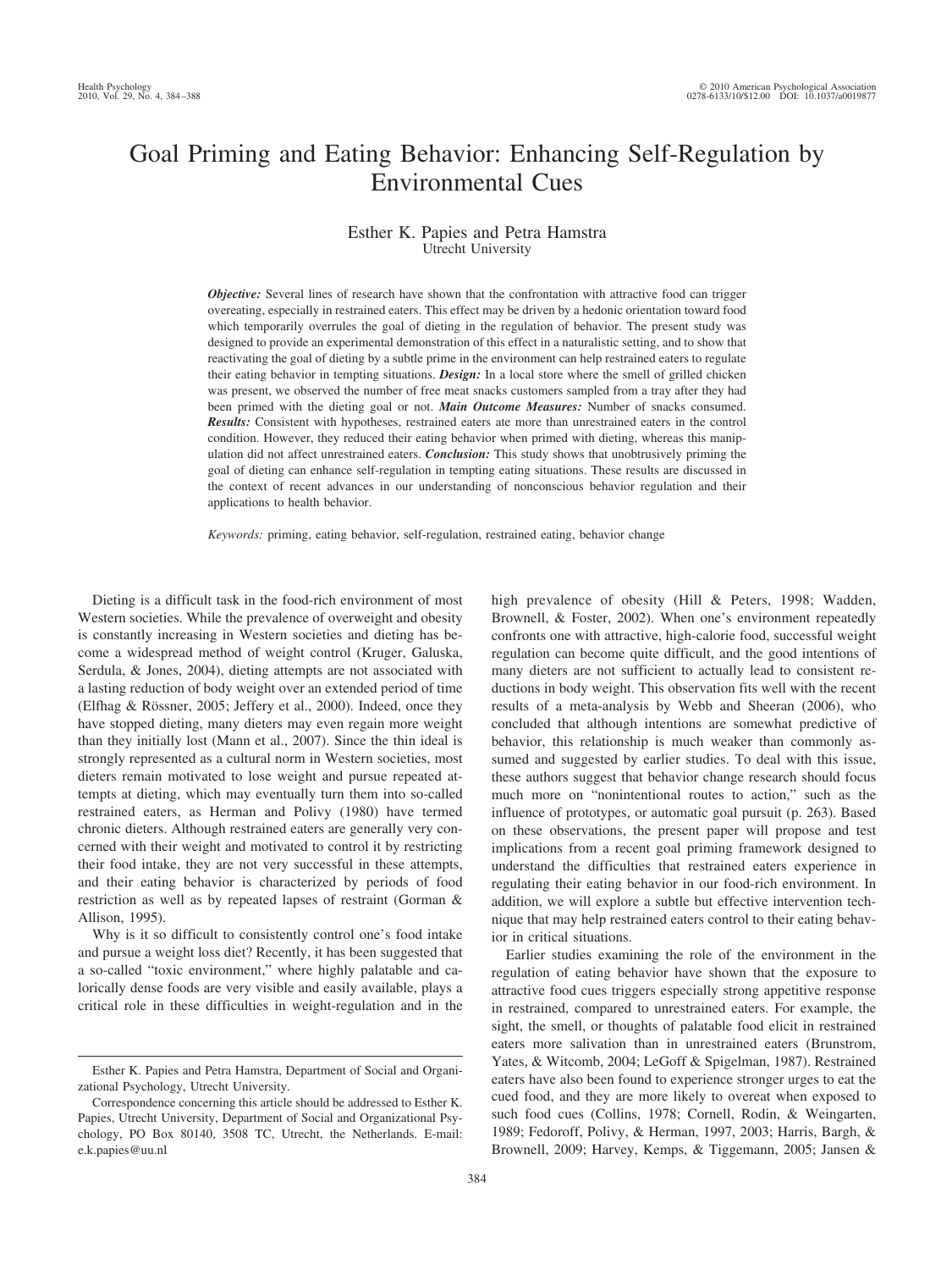van den Hout, 1991; Rogers & Hill, 1989). These studies suggest that the attractive food cues in our "toxic environment" have a particularly strong impact on the eating behavior of restrained eaters, compared to unrestrained eaters. What are the mechanisms underlying these ironic effects of food cues on self-regulation?

Approaching this issue from a social– cognitive perspective, recent research has proposed a goal-conflict model to understand restrained eaters' behavior with regard to palatable food (Papies, Stroebe, & Aarts, 2008c; Stroebe, Mensink, Aarts, Schut, & Kruglanski, 2008). This model suggests that restrained eaters have two conflicting goals with regard to food: the hedonic goal of enjoying palatable food (see also Lowe & Butryn, 2007), and the long-term goal of weight control. Because most palatable food is also high in calories, both of these goals cannot be pursued at the same time and are thus in conflict with each other (see also Papies, Stroebe, & Aarts, 2009). When restrained eaters are exposed to attractive food items, the hedonic goal of enjoying palatable food is activated spontaneously. As a result of this activation, the incompatible dieting goal is inhibited in mind (Stroebe et al., 2008). Subsequent behavior is then more likely to be guided by the goal of eating palatable food than by the long-term goal of dieting, which could explain why restrained eaters experience cravings and easily overeat when they are confronted with attractive food cues (e.g., Fedoroff et al., 1997, 2003; Harris et al., 2009).

A recent set of studies tested whether a hedonic orientation toward food and the inhibition of the dieting goal could indeed be underlying restrained eaters' self-regulatory failures. In one set of studies (Papies, Stroebe, & Aarts, 2007), participants were exposed to a number of behavior descriptions, some of which mentioned another person eating a palatable food item ("Ben is taking a big piece of apple pie."). After reading such a behavior description, participants were unobtrusively probed for the accessibility of hedonic, pleasure-related thoughts about food (e.g., "yummy," "delicious"). Results showed that restrained eaters, but not unrestrained eaters, activated hedonic thoughts about food in response to reading about palatable food items, suggesting that they spontaneously think about good food in terms of the pleasure of eating it (Papies et al., 2007). As a result of this process, a hedonic orientation toward food may more strongly guide subsequent behavior, making overeating more likely.

Another set of studies examined the effect of hedonic cues on the accessibility of the dieting goal. Here, participants were exposed very briefly (for 23 ms) to hedonic food words (e.g., chocolate, delicious), before measuring the cognitive accessibility of their dieting goal. Results showed that after the exposure to hedonic food words, the dieting goal was cognitively inhibited in restrained eaters, while the primes had no effect on unrestrained eaters. These findings suggest that hedonic thoughts about food automatically lead restrained eaters to "forget about" the incompatible goal of dieting, outside of their conscious awareness (Stroebe et al., 2008). Together, these studies suggest that the exposure to attractive food triggers in restrained eaters a cognitive mechanism which can easily facilitate overeating: the activation of a hedonic eating goal, and the inhibition of the dieting goal.

Recent advances in social psychological research have demonstrated that accessible goals can indeed have a strong influence on behavior, while bypassing people's conscious awareness. Priming a goal state that is desirable to attain (e.g., helping, performing well, making money), for example, by means of goal-related words or cues in the environment, can trigger in participants motivated behavior in pursuit of that goal (see Aarts, 2007, for an overview). In a seminal study by Bargh, Gollwitzer, Lee Chai, Barndollar, & Troetschel (2001), for example, participants were unobtrusively exposed to words related to performing well (e.g., master, attain, achieve) in the first phase of the experiment. In the second phase of the experiment, primed participants found more words in a word-search puzzle than control participants, tried to work longer on the puzzles, and chose to continue working on their task after an interruption, indicating that they were highly motivated to perform well on the tasks presented to them. Similar effects were found when participants were primed in a subliminal manner, that is, when they could not consciously perceive the prime words presented on a computer screen (e.g., Custers & Aarts, 2005, 2007). Importantly, the motivational effects of priming a goal occur only when this goal is seen as desirable by participants, that is, when it is indeed a goal that they want to pursue (Custers & Aarts, 2005, 2007; Ferguson, 2007). Applying these insights to eating behavior, it has recently been shown that snack food advertisements on TV can serve as "real-world" primes and lead to increased eating behavior in participants (Harris et al., 2009), compared to participants exposed to nonfood advertisements or high-nutrition food advertisements. Interestingly, this effect occurred mainly for men. In addition, the effects of the snack food advertisements was most pronounced for restrained eaters, suggesting again that for this group, the hedonic eating goal is most pronounced.

As can be seen from the research on nonconscious goal pursuit briefly discussed above, priming a desirable behavior representation, even outside of awareness, can influence participants' behavior in a variety of situations. While this perspective could explain how priming with attractive food cues can lead to increased eating behavior in participants with a strong hedonic eating goal, it also implies that priming the goal of dieting may actually increase dieting behavior in participants motivated to diet, that is, in restrained eaters. In other words, the research on nonconscious goal pursuit suggests that restrained eaters' self-regulation may not only be thwarted, but also enhanced via priming by environmental cues.

There are indeed some indications that activating the dieting goal can reduce restrained eaters' hedonic orientation with regard to food and thus enhance their self-regulation. In a recent study on visual attention for food (Papies, Stroebe, & Aarts, 2008a), participants were first exposed to palatable food, which, as in earlier studies (Papies et al., 2007), triggered a hedonic orientation toward food. However, this effect could be undone by subtly priming the dieting goal in restrained eaters (see also Papies, Stroebe, & Aarts, 2008b). While this provides some evidence that priming dieting can trigger the motivation to diet in restrained eaters, participants' eating was not observed, so that this study remains inconclusive as to the effects of diet primes on actual eating behavior. In contrast, a recent study examining the effects of TV commercials with diet cues did examine eating behavior and showed that viewing such ads reduced the amount eaten by restrained eaters in a laboratory tasting session (Anschutz, Van Strien, & Engels, 2008). However, this study, too, was conducted in the laboratory, albeit in a naturalistic set-up, and only among female students, which is a rather restricted group to examine naturally occurring eating regulation. The same applies to an interesting experiment by Fishbach and colleagues (Fishbach, Friedman, & Kruglanski, 2003), who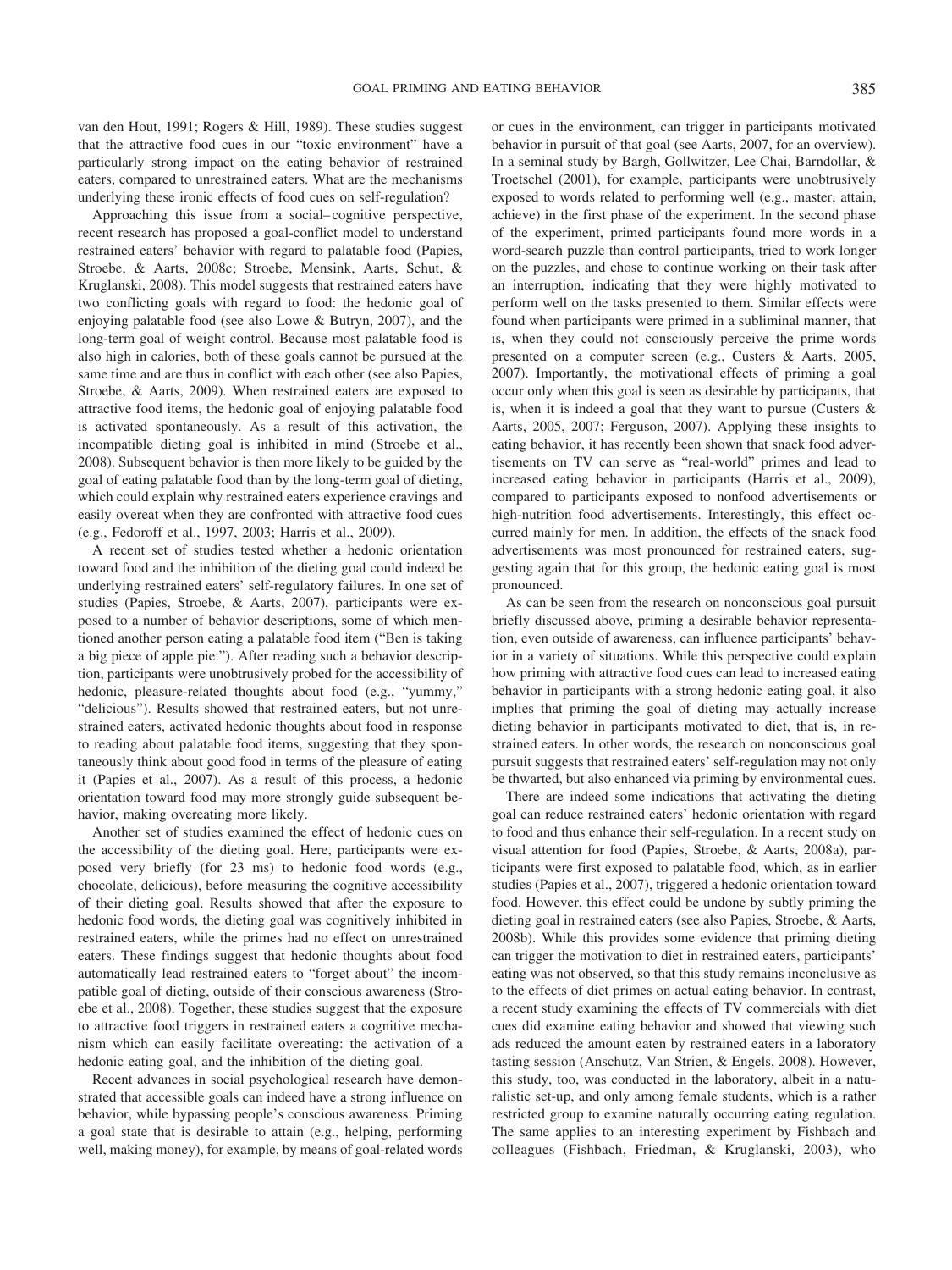showed that female weight-concerned students who were primed with the dieting goal by means of exposure to exercise- and diet-related magazines and flyers more often chose an apple rather than a chocolate bar as a parting gift. Finally, a laboratory experiment by Ward and Mann (2000) showed that restrained eaters' consumption of a milkshake could be reduced by reminding them of their diet, but this effect occurred only under cognitive load.

The present study attempts to extend these findings to a naturalistic setting, and to adults of the general population, to enhance our understanding of the effects of diet primes on naturally occurring eating behavior and test the applicability of goal priming methods to health behavior more generally. Thus, we examined whether unobtrusively priming the goal of dieting may lead participants to control their eating behavior, but only when they highly value of the goal of dieting for themselves, that is, when they are actually dieters. Specifically, we observed the eating behavior of participants in a setting where they were exposed to attractive food cues, namely the smell of freshly grilled chicken, and had the opportunity to eat free meat snacks. In addition, half of the participants were primed with the dieting goal by an unobtrusive poster announcing the availability of a free diet-related recipe. This way, we could examine whether activating the dieting goal before participants entered the tempting eating situation could enhance their self-regulation, and thus reduce their eating behavior in comparison with unprimed participants. To sum up, in line with earlier studies we expected that restrained eaters would eat more than unrestrained eaters in the control condition where only tempting food cues are present. We also expected, however, that restrained eaters would eat less when primed with the dieting goal, while the priming manipulation should have no effect on the behavior of unrestrained eaters.

## **Method**

#### **Participants and Design**

There were 156 customers (68 men, 88 women; mean age 56 years,  $SD = 14.18$ ) of a local butcher's store in the small town of Ermelo, The Netherlands, that participated in the study. Mean Body Mass Index of the participants was  $26.50$ ,  $SD = 4.45$ , and mean dietary restraint was  $12.32$  ( $SD = 2.53$ ). The study had a 2 (condition: recipe cue vs. control)  $\times$  2 (dietary restraint: low vs. high) design, with dietary restraint as a continuous variable.

## **Experimental Manipulation**

For half of the participants, the goal of dieting was primed by means of a poster that was attached to the glass entrance door of the butcher's store in such a way that it was clearly visible from the outside while entering the store. This poster announced a weekly recipe by the local butcher that was "good for a slim figure" and low in calories. The recipe itself was not displayed on the poster, but was announced to be available at the counter. The recipe poster was attached to the door of the store on two mornings and two afternoons of the four days that the experiment was run, so that customers visiting the store at those times were automatically assigned to the recipe cue condition. In the control condition, no poster was attached to the entrance door.

## **Procedure**

Customers entered the store, where a tray with small meat snacks (e.g., meatballs) was presented on the counter as usual, accompanied by a small sign indicating that these were samples for tasting. The smell of grilled chicken was continuously wafting through the store from a large grill oven at the back. At the counter, customers were helped by the shop assistants as usual. The experimenter was also behind the counter and seemingly at work in the store, while she was unobtrusively registering the number of snacks that each participant took while standing at the counter. She also registered the total time that customers spent in the store. After the customer had paid and received her order from the shop assistant and was about to exit the store, the experimenter approached her and asked her to fill in a short questionnaire, which also contained the Revised Restraint Scale (Herman & Polivy, 1980). Only the information on the eating behavior of those participants who agreed to fill in the questionnaire was included in the study (about 90% of customers agreed to participate). After filling in the questionnaire, participants were debriefed and thanked, and they were asked not to discuss the study with other members of the local community.

#### **Questionnaire**

Participants completed the Dutch version of the Revised Restraint Scale (Herman & Polivy, 1980). In line with earlier research, we used the Concern for Dieting subscale in this study, which has been recommended to identify participants' chronic motivation to control their weight by dieting (Papies et al., 2007; Stroebe et al., 2008; van Strien, Breteler, & Ouwens, 2002). We added two questions to assess participants' weight and height, and participants were also asked to report their age and sex. A final open question prompted participants to indicate if they had noticed anything special about the store.

### **Results**

The number of snacks eaten by the participants was analyzed in a regression analysis in the General Linear Model with condition, restraint, and sex as predictors.<sup>1</sup> This regression analysis revealed a main effect of sex,  $F(1, 148) = 5.87$ ,  $p = .02$ ,  $\eta_p^2 = .04$ , such that men were found to eat more meat snacks than women. The analyses revealed also a main effect of restraint,  $F(1, 148) = 4.22$ ,  $p = .04$ ,  $\eta_p^2 = .03$ , such that participants with higher scores on the restraint scale ate more snacks than participants with lower scores. More importantly, however, this effect was qualified by the predicted interaction of restraint and condition,  $F(1, 148) = 5.68$ ,  $p =$ .02,  $\eta_p^2 = .04$ . To probe the nature of this interaction, we examined the amount eaten by restrained eaters (i.e., 1 *SD* above the mean, see Aiken & West, 1991, for this method) and unrestrained eaters (1 *SD* below the mean) in both experimental conditions. As Figure 1 shows, restrained eaters ate more than unrestrained eaters in the control condition,  $F(1, 81) = 8.40$ ,  $p = .005$ ,  $\eta_p^2 = .10$ , but not in

<sup>&</sup>lt;sup>1</sup> The mean number of meat snacks eaten was .63 ( $SD = .83$ ). A number of participants consumed no snacks ( $N = 86$ ), and we included these in our analyses since this could be the result of the diet prime, especially among restrained eaters.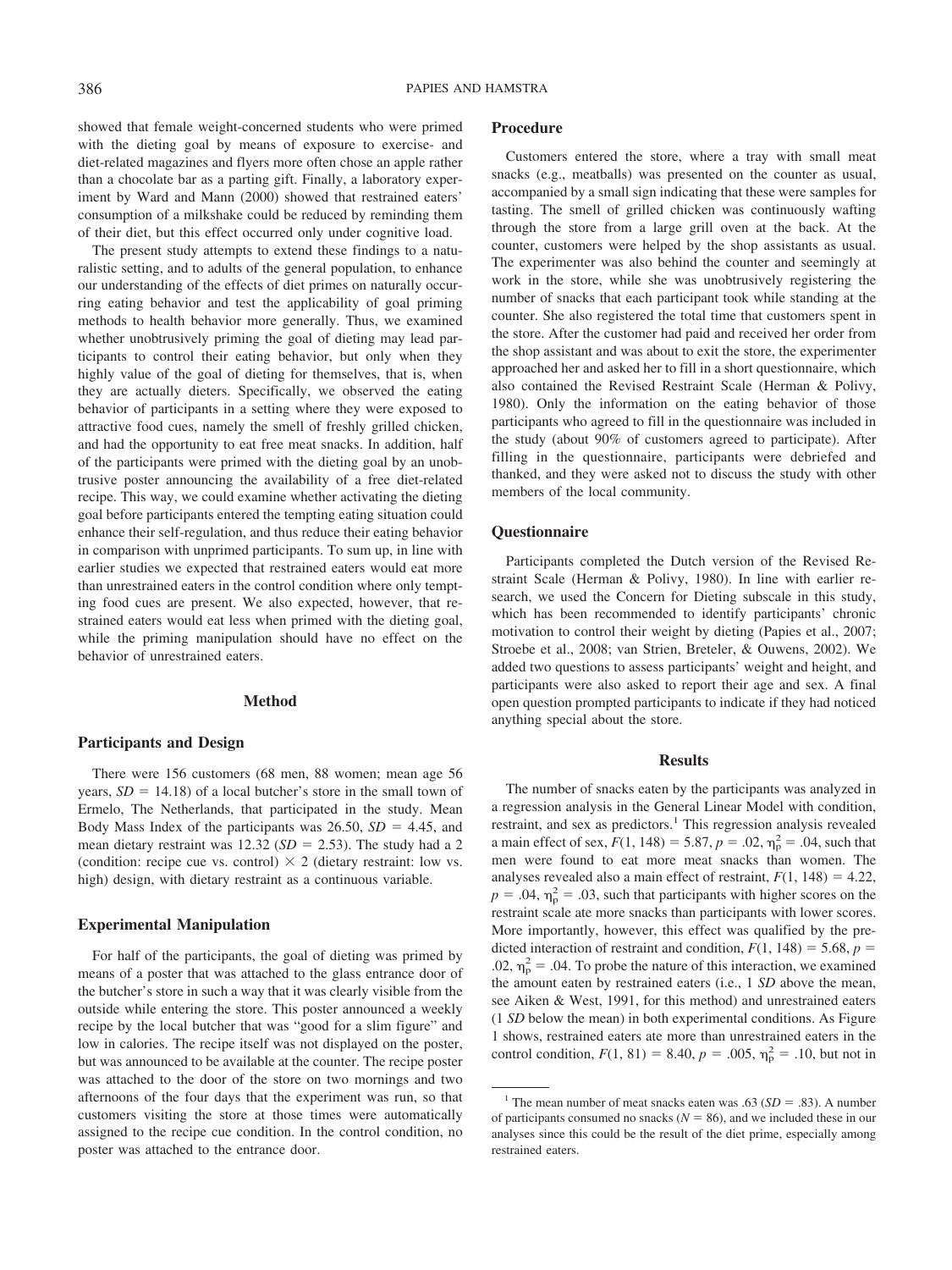

*Figure 1.* Mean number of meat snacks consumed by restrained eaters (1) *SD* above the mean, see Aiken & West, 1991) and unrestrained eaters (1 *SD* below the mean) in the control and diet prime conditions.

the diet prime condition,  $F(1, 72) = .06$ , *ns*. Moreover, restrained eaters ate less of the snacks in the diet prime condition than in the control condition,  $F(1, 148) = 3.86$ ,  $p = .05$ ,  $\eta_p^2 = .03$ , but the eating behavior of unrestrained eaters was not influenced by the diet prime,  $F(1, 148) = 2.1$ , *ns*. Although men ate more of the meat-snacks in general, the interaction of restraint and condition was not qualified by a three-way interaction with sex,  $F(1, 148) = 1.7$ , *ns*.

In an additional analysis, we also included the length of time that each participant stayed in the store to determine the influence of this variable on eating behavior. This analysis showed that although staying in the store longer was associated with eating more snacks,  $F(1, 147) = 6.25$ ,  $p = .01$ ,  $\eta_p^2 = .04$ , including the time spent in the store as a covariate left the interaction of restraint and condition and also the main effects of sex and restraint essentially unchanged. Thus, restrained eaters did not show this specific pattern of eating behavior because they spent more time in the store than unrestrained eaters. In response to the open question whether they had noticed anything special about the store, 20% of participants ( $N = 15$ ) in the diet prime condition explicitly mentioned the recipe poster on the entrance door, while 3 participants actually asked for a recipe.

#### **Discussion**

In their influential meta-analysis of intention-behavior relationships, Webb and Sheeran (2006) concluded that "intentional control of behavior is a great deal more limited than previous metaanalyses of correlational studies have indicated" (p. 262) and called for a new trend in behavior change research that gives more consideration to "nonintentional routes to action", such as the influence of nonconscious goals. The current study was designed to do just that. Based on the empirical observation that a conscious intention to diet is not sufficient to pursue long-term dieting behavior, we examined whether unobtrusively priming the goal of dieting can enhance self-regulation in tempting eating situations. In line with earlier studies, the results of our field experiment showed that restrained eaters overeat when exposed to attractive food cues, which have been shown to trigger a hedonic orientation toward food and eating. At the same time, however, our study showed that activating the dieting goal by a simple priming manipulation can enhance self-regulation in such situations and therefore prevent overeating.

The finding that restrained eaters consumed more meat snacks than unrestrained eaters in the control condition is in line with a number of related studies, which showed that restrained eaters are particularly sensitive to the presence of attractive food cues in the regulation of their eating behavior (e.g., Fedoroff et al., 1997, 2003; Harris et al., 2009). In addition, this result fits with the goal conflict approach to eating behavior, which proposes that restrained eaters' hedonic eating goal can spontaneously be activated by subtle food cues and lead to the inhibition of the dieting goal, therefore making subsequent overeating more likely (Papies et al., 2007; Stroebe et al., 2008). The finding that men ate more of the snacks than women is also in line with earlier research (Harris et al., 2009) and might also be related to the fact that men have a stronger preference for meat than women in their food choices (e.g., Fagerli & Wandel, 1999).

In addition to these main effects, however, we found that priming the goal of dieting by means of a simple environmental cue reduced the eating behavior of restrained, but not of unrestrained eaters. It is important to note that priming the dieting goal lead not simply to goal-directed behavior, but in the course of it, overruled another behavioral tendency, namely the tendency to overeat on the presented snacks. This way, the priming manipulation truly enhanced self-regulation by helping restrained eaters to overcome their initial reactions in favor of the pursuit of a more long-term personal goal (see Muraven & Baumeister, 2000). However, although the priming manipulation was done in a rather unobtrusive way and integrated into the usual environment of the store, it is unclear to what degree the influence of this prime on eating behavior occurred outside of conscious awareness. Future studies could examine this aspect of behavior change interventions in a systematic way. However, the finding that the prime affected behavior even without most participants explicitly reporting awareness of the manipulation is very much in line with our goal conflict model and with earlier research on nonconscious processes, where even subliminal primes have been shown to have striking effects on cognition and behavior (e.g., Custers & Aarts, 2007; Papies et al., 2008b; Stroebe et al., 2008).

An important strength of the current study concerns the fact that participants' behavior was both observed and manipulated in a naturalistic manner in the familiar store environment. This makes it unlikely that demand characteristics played a role in the presented findings, and also underlines the usability of the presented methods for other health domains in which unobtrusive interventions are desirable. In addition, the present study was conducted among both male and female middle-aged members of the general population. Most studies on eating behavior are conducted with student samples and often focus on female participants, which may reduce the generalizability of such findings. The present study used a different and possibly more diverse sample to replicate the finding that restrained eaters easily overeat when in a tempting food situation, and it shows that a priming manipulation also works for this group of dieters.

In conclusion, despite the surge of social-psychological research on goal priming and the great potential of applying these principles to problems of self-regulation in health behavior, only few studies so far have directly examined whether priming the dieting goal can enhance self-regulation in eating behavior. With the present study,